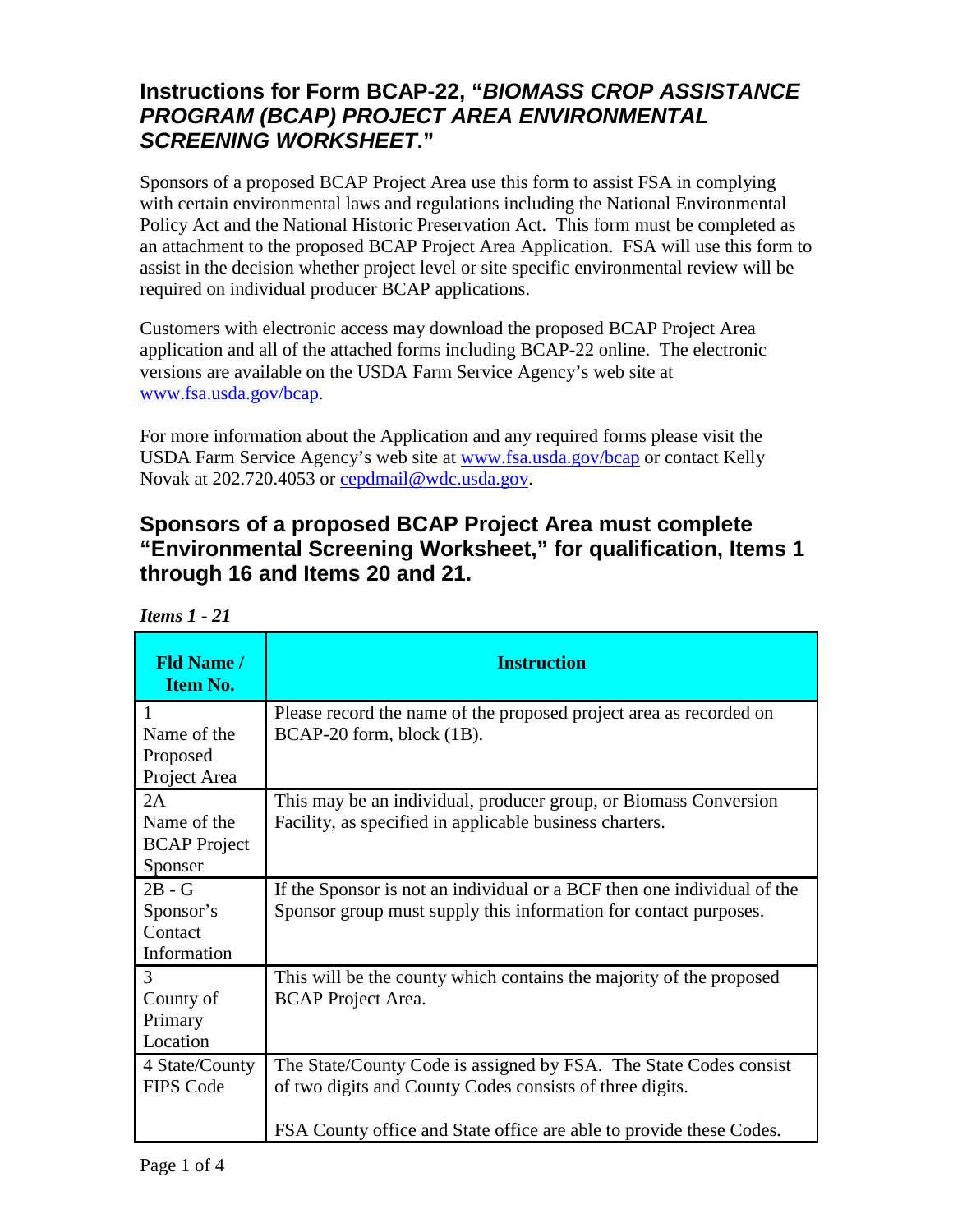| <b>Fld Name /</b><br><b>Item No.</b>                                                | <b>Instruction</b>                                                                                                                                                                                                                                                                                                                                                                                                                                                                                                                                                                                                                                                                                                                                                              |
|-------------------------------------------------------------------------------------|---------------------------------------------------------------------------------------------------------------------------------------------------------------------------------------------------------------------------------------------------------------------------------------------------------------------------------------------------------------------------------------------------------------------------------------------------------------------------------------------------------------------------------------------------------------------------------------------------------------------------------------------------------------------------------------------------------------------------------------------------------------------------------|
| 5 Telephone<br>number                                                               | The telephone number for the Sponsor, where the facility can receive<br>telephonic communication from USDA, the general public and eligible<br>material owners.                                                                                                                                                                                                                                                                                                                                                                                                                                                                                                                                                                                                                 |
| 6<br>Email address                                                                  | The email address where the Sponsor can receive electronic<br>communication from USDA, the general public and eligible material<br>owners.                                                                                                                                                                                                                                                                                                                                                                                                                                                                                                                                                                                                                                      |
| 7 A & B<br>Counties to be<br>included in<br>Proposed<br><b>BCAP</b> Project<br>Area | List of all the counties that make up the proposed BCAP Project Area.<br><b>Note:</b> Include the State and County codes in 7B (see Item 4) for all<br>counties. Please use continuation sheet as necessary.                                                                                                                                                                                                                                                                                                                                                                                                                                                                                                                                                                    |
| 8 A & B<br>Name of Bio<br>mass<br>Facility(ies)                                     | List the exact name of the facility (ies) that will receive Biomass from<br>the proposed BCAP Project Area.<br><b>Note:</b> Include the State and County codes in 8B (see block 4 on this                                                                                                                                                                                                                                                                                                                                                                                                                                                                                                                                                                                       |
| 9<br>North<br>American<br>Industry<br>Classification<br>System<br>(NAICS) Code      | form) for all counties in which the facility (ies) are located.<br>The North American Industry Classification System (NAICS) is the<br>standard used by Federal statistical agencies in classifying business<br>establishments for the purpose of collecting, analyzing, and publishing<br>statistical data related to the U.S. business economy.<br>NAICS was developed under the auspices of the Office of<br>Management and Budget (OMB), and adopted in 1997 to replace the<br>Standard Industrial Classification (SIC) system.<br>To access the list of 2007 NAICS codes please visit:<br>www.census.gov/eos/www/naics/ or call 1-888-75NAICS.<br>For example, if your facility produces electricity using biomass, the<br>NAICS code will be 221119.                      |
| 10A & B<br><b>Biomass</b><br>Conversion<br>Production<br><b>Status</b>              | Please record the date that the conversion facility began production or<br>will begin production. Production means the act of manufacturing,<br>from raw biomass materials or intermediary feedstock to a bio-energy<br>or biobased products or advanced biofuel.<br>This production start date should be the date that the facility began or<br>plans to begin operation under the applicable legal authorities from<br>Federal, State, and local government(s) for the production of: heat,<br>power, biobased products, or advanced biofuels.<br>For facilities that are co-generation operations, please record the start<br>date on which the facility began the biomass conversion processes.<br>For example, if the facility is a mill and has added a biomass boiler to |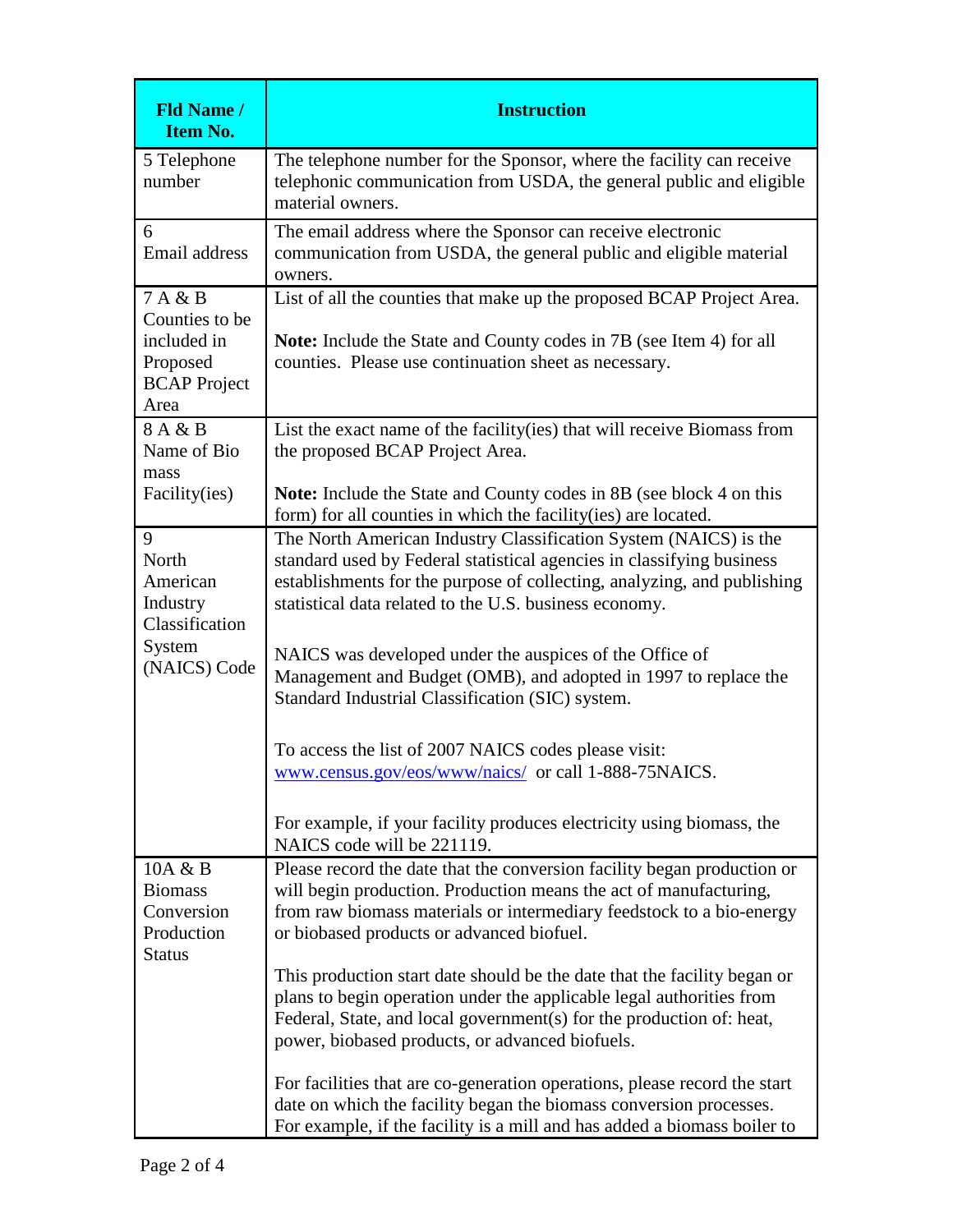| <b>Fld Name /</b><br><b>Item No.</b>                                                                                | <b>Instruction</b>                                                                                                                                                                                                                                                                                                                                                              |
|---------------------------------------------------------------------------------------------------------------------|---------------------------------------------------------------------------------------------------------------------------------------------------------------------------------------------------------------------------------------------------------------------------------------------------------------------------------------------------------------------------------|
|                                                                                                                     | generate electricity and steam, please record the date that the<br>conversion process (under legal authority) began operation.                                                                                                                                                                                                                                                  |
|                                                                                                                     | Please record your date in the following format: MM/DD/YYYY                                                                                                                                                                                                                                                                                                                     |
| 11<br><b>Brief</b><br>Overview of<br>Facility<br><b>Business</b><br>Operations and<br><b>Biomass</b><br>Utilization | Please record items that give an overview of the facility operations and<br>biomass use, such as the facility's production goals and benchmarks,<br>number of employees, governing board and Executive team profile,<br>credit arrangements, existing contracts, financial overview and<br>company milestones.<br>Attachments may also be submitted to supplement the response. |
| 12<br>Energy/Fuel<br>Produced                                                                                       | Select the best description of the energy and fuel production for the<br>submitting biomass conversion facility (ies) only. Please check all that<br>apply at present.                                                                                                                                                                                                          |
| $13A-D$<br><b>Biomass</b><br>Material(s)<br>Used                                                                    | Select the best description of the type $(s)$ of biomass used at the<br>biomass conversion facility (ies). Please check all that apply at present<br>or in cases of start-up operation, please indicate the projected type(s) of<br>biomass to be used.<br><b>NOTE:</b> Contact the applicable State FSA office for eligible material                                           |
| $14A-I$<br>Types of<br>Potentially<br><b>Eligible Crops</b>                                                         | listings.<br>Enter all the types of potentially eligible crops that apply within the<br>proposed BCAP project area.<br>For information regarding eligible crop see the eligible crop definition<br>in the BCAP final rule at 7 CFR 1450.2 or contact your State FSA<br>office.                                                                                                  |
| 15<br>Permits<br>Obtained                                                                                           | Please check either "Yes" or "No".<br>If "NO" is checked please explain what permit has not been obtained<br>and the reason why it has not been obtained.                                                                                                                                                                                                                       |
| 16<br>Harvesting                                                                                                    | Please indicate the timing (e.g.; harvesting is completed between May<br>15-June 15) and the frequency (e.g.; two times per year).                                                                                                                                                                                                                                              |
| <b>Blocks 17-19</b>                                                                                                 | These Items will be completed by FSA State Environmental                                                                                                                                                                                                                                                                                                                        |